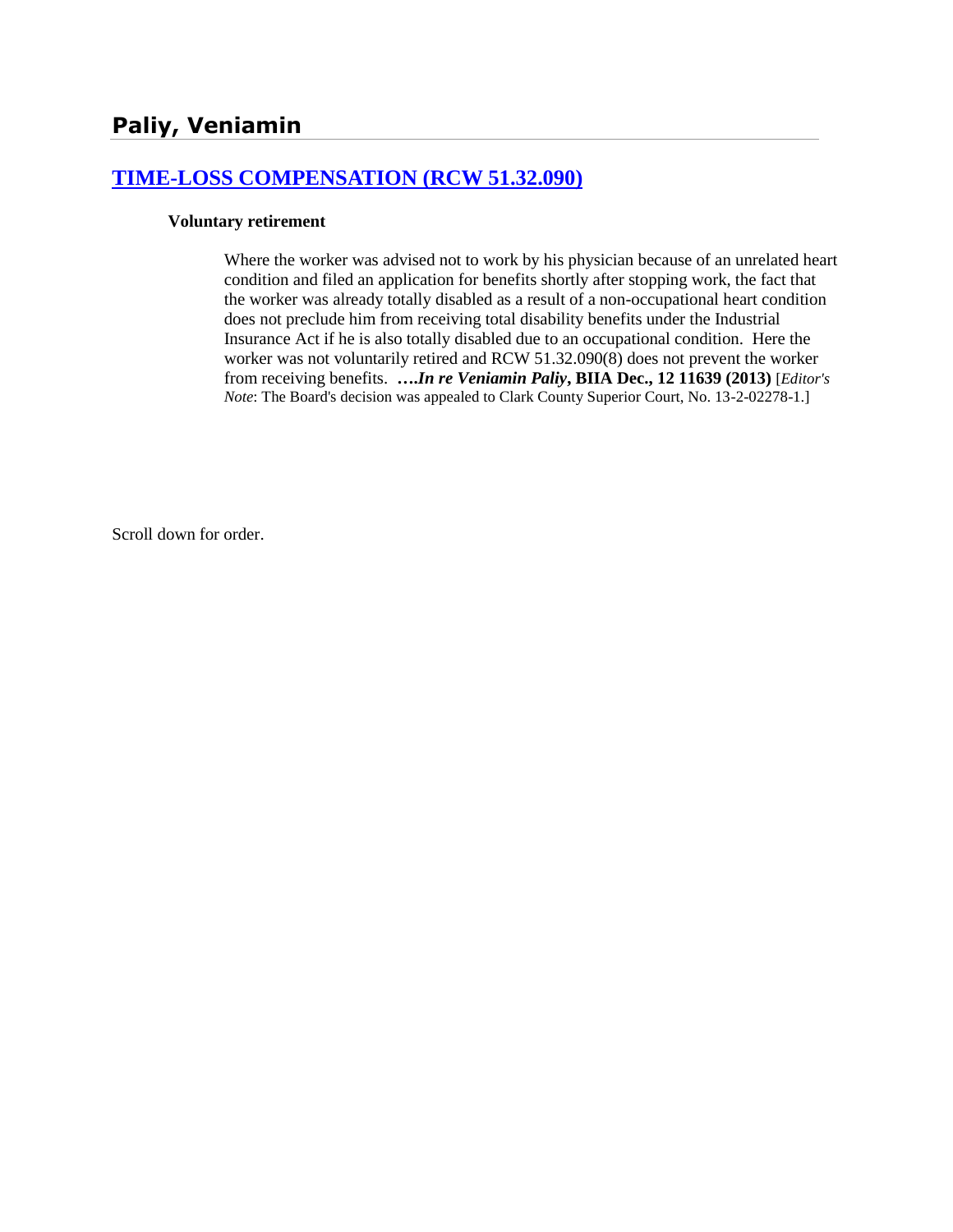# **BEFORE THE BOARD OF INDUSTRIAL INSURANCE APPEALS STATE OF WASHINGTON**

**)**

1 **IN RE: VENIAMIN S. PALIY ) DOCKET NO. 12 11639**

**CLAIM NO. AN-53877 ) DECISION AND ORDER**

APPEARANCES:

Claimant, Veniamin S. Paliy, by Busick Hamrick, PLLC, per Douglas M. Palmer

- Employer, US Digital Corporation WA, by Robert Willoughby, Staff Counsel
- Department of Labor and Industries, by The Office of the Attorney General, per John Barnes, Assistant

The claimant, Veniamin S. Paliy, filed an appeal with the Board of Industrial Insurance Appeals on February 9, 2012, from an order of the Department of Labor and Industries dated February 8, 2012. In this order, the Department assessed an overpayment of time-loss compensation benefits in the amount of \$11,035.41 from May 13, 2010, through August 27, 2010, because the worker was voluntarily retired. The Department order is **REVERSED AND REMANDED.**

# **OVERVIEW**

As provided by RCW 51.52.104 and RCW 51.52.106, this matter is before the Board for review and decision. The claimant filed a timely Petition for Review of a December 3, 2012 Proposed Decision and Order in which the industrial appeals judge affirmed the February 8, 2012 Department order. The employer, US Digital Corporation, filed a Response on February 5, 2013.

The Board has reviewed the evidentiary rulings in the record of proceedings. We find that no prejudicial error was committed and the rulings are affirmed.

The Department allowed Mr. Paliy's occupational disease claim for a right shoulder condition and paid time-loss compensation benefits for the period of May 13, 2010, through August 27, 2010. The Department now seeks repayment of those benefits based on its determination that Mr. Paliy was voluntarily retired because he stopped working in January 2010 due to an unrelated heart condition. The Department and the employer rely on RCW 51.32.090(8), which provides: "If the

2

3 4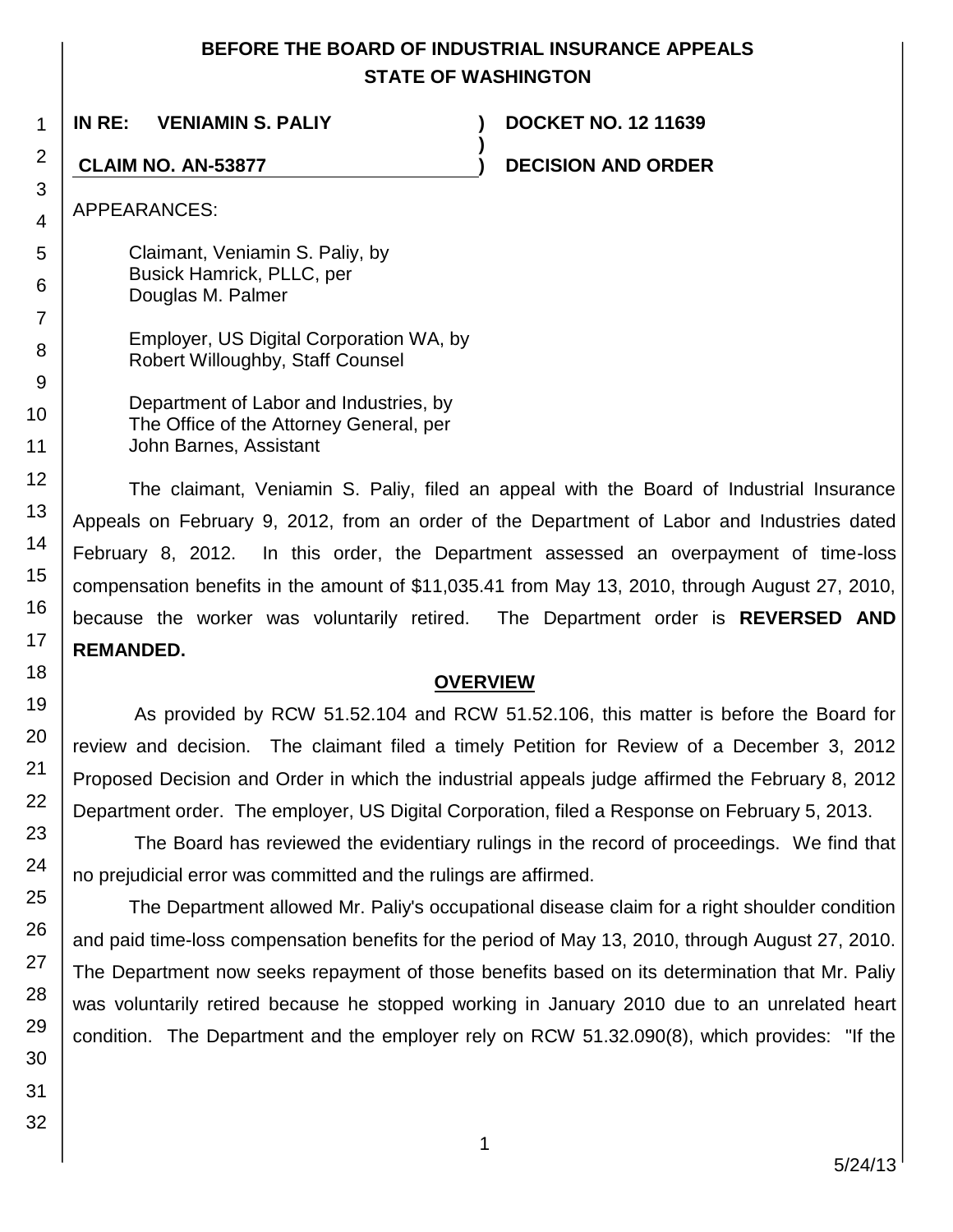1 2 supervisor of industrial insurance determines that the worker is voluntarily retired and is no longer attached to the workforce, benefits shall not be paid under this section."<sup>1</sup>

3 4 5 6 7 8 The claimant argues that *Shea v. Department of Labor & Indus.*, 12 Wn. App. 410 (1974), *rev. denied*, 85 Wn.2d 1009 (1975) is controlling. Under *Shea,* a worker can be totally disabled as a result of two causes that are independent of each other. The fact that a worker is already totally disabled as a result of a non-occupational condition does not preclude him from receiving total disability benefits under the Industrial Insurance Act if he is also totally disabled due to an occupational condition.

9 10 11 12 13 14 As far as we have been able to ascertain, this appeal presents a question of first impression—how do *Shea* and RCW 51.32.090(8) relate to one another. We must give effect to both and, as explained below, we find no inherent conflict between the two. We conclude that Mr. Paliy was not voluntarily retired within the meaning of RCW 51.32.090(8) from May 13, 2010, through August 27, 2010, and, under *Shea*, he is entitled to the time-loss compensation benefits the Department is seeking to recoup.

### **DECISION**

16 17 18 19 20 At the outset, we note that RCW 51.32.090(8) requires two determinations. The worker must be both "voluntarily retired" and "no longer attached to the workforce." In the current appeal, there is no question that Mr. Paliy was "no longer attached to the workforce" during the period for which the Department seeks repayment of time-loss compensation benefits. The question is whether he was "voluntarily retired."

21 22 23 24 25 26 27 At the August 30, 2012 hearing, the parties stipulated "Mr. Paliy voluntarily quit employment with US Digital in January 2010, his last official date [was] January 31st, 2010." 8/30/12 Tr. at 7. We do not believe the parties entered into this factual stipulation with the intent of defining the term "voluntarily retired" contained in RCW 51.32.090(8). If they did, then the stipulation is not binding with respect to the legal import of that phrase. It is the province of the Board and the courts to decide what the statutory language means. The parties cannot stipulate to its legal effect. *Rusan's, Inc. v. State*, 78 Wn.2d 601, 606-607 (1970); *State v. Drum*, 168 Wn.2d 23, 33 (2010).

28 29 We accept as true the employer's recitation of the "Applicable Facts" in its Response. Mr. Paliy is a Russian immigrant in his mid-forties. He moved to the United States about 18 years

31 1 This subsection was re-numbered (10) in 2011, with the text remaining the same. The Proposed Decision and Order used the current numbering. The version of the statute in effect on the date of manifestation, January 27, 2010, applies

15

30

l

32 here. We have therefore cited to RCW 51.32.090(8) throughout our decision.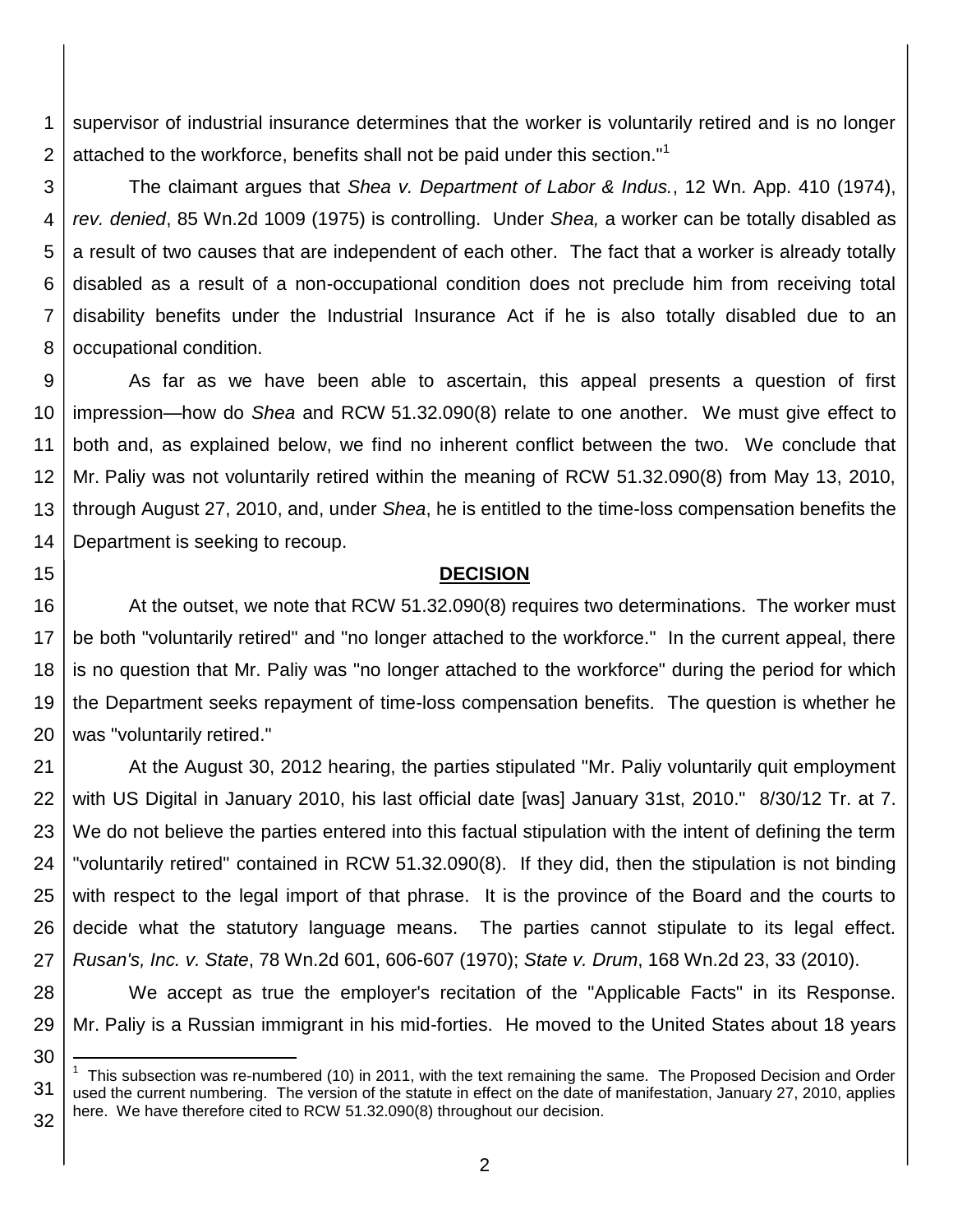1 2 3 ago and began working for US Digital in 1995. In 1996 Mr. Paliy was assigned to work on a press, assembling discs that go into optical encoders. This work involved thousands of repetitive motions a day using his hands and arms.

4 5 6 7 8 9 10 In 2006, 2007, and on October 8, 2009, Mr. Paliy suffered a series of non-work-related heart attacks. He has not worked or sought employment since the last attack. He had been hoping to return to work but suffered another heart incident in December 2009, after which "his heart was at twenty percent capacity." 8/30/12 Tr. at 80. Initially, his doctors thought he could undergo open-heart surgery but then they decided he would not survive an operation. The doctors advised Mr. Paliy's wife that he could not return to work, so she contacted the employer and began the termination process.

11 12 13 14 15 16 17 On January 14, 2010, the Paliys met with Robyn Bridgman, the Human Resources Administrator for US Digital, to work out the details of terminating employment based on the cardiologist's assessment that Mr. Paliy could not work. There was no mention of any shoulder problem at that time and there is no evidence Mr. Paliy ever complained about his shoulder to anyone at US Digital while he was working. He acknowledged that he never missed any work due to any shoulder complaints, and the employer, which is self-insured for medical coverage, never received notice of any health issues with respect to the shoulder.

18 19 20 21 22 23 24 In order to give Mr. Paliy the best severance package, Ms. Bridgman set January 31, 2010, as the official termination date. Shortly after the January 14, 2010 meeting, Mr. Paliy sought treatment for his right shoulder for the first time and ultimately filed an application for industrial insurance benefits. The claim was allowed as an occupational disease with a date of manifestation of January 27, 2010, based on a determination that that was the first date of treatment. The Department accepted conditions diagnosed as adhesive capsulitis and supraspinatus sprain in the right shoulder, as well as a right full thickness anterior distal supraspinatus tendon tear.

25 26 27 28 29 30 31 Only Mr. Paliy presented medical evidence. He saw Jaideep Iyengar, M.D., in February 2010 and again on May 13, 2010. On the latter date, Dr. Iyengar determined that Mr. Paliy was unable to work as a result of his shoulder condition, and the Department proceeded to pay time-loss compensation benefits for the period of May 13, 2010, through August 27, 2010. Mr. Paliy's other medical witness, David Karges, M.D., saw Mr. Paliy on November 13, 2010. He reviewed a job analysis for the job of injury and said Mr. Paliy could not perform that job due to his shoulder condition for the period of May 13, 2010, through August 27, 2010. Dr. Karges placed

32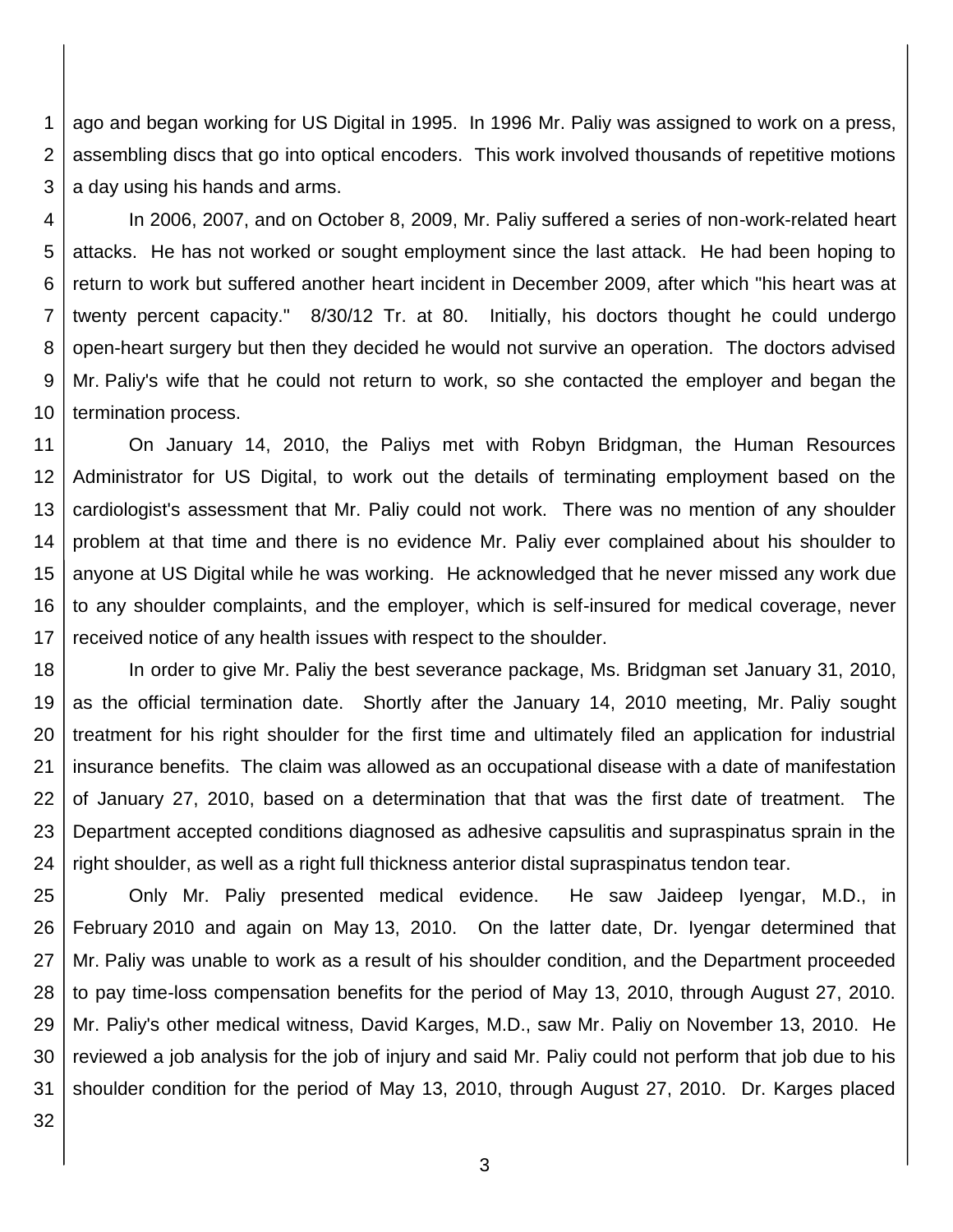1 2 3 4 5 significant restrictions on the use of the shoulder and said Mr. Paliy could potentially perform a onehanded sedentary job. There was no showing that such employment was available in the general labor market or that Mr. Paliy had the requisite skills and education to perform such limited work. Mr. Paliy has therefore shown that he was temporarily totally disabled for the disputed period of May 13, 2010, through August 27, 2010.

6 7 8 9 10 11 12 13 *Shea v. Department of Labor & Indus.***, 12 Wn. App. 410 (1974)** *rev. denied***, 85 Wn.2d 1009 (1975):** In *Shea*, the superior court dismissed the worker's appeal, determining as a matter of law that there was insufficient evidence to establish permanent total disability. Because of the procedural posture of the case, the court of appeals viewed the evidence in the light most favorable to Mr. Shea and determined it was sufficient to show the following: Mr. Shea suffered an industrial injury on April 29, 1964. He had a preexisting vascular condition that worsened thereafter and effectively removed him from the labor market as of November 1965. His industrial condition also independently removed him from the labor market as of August 1971.

14 15 16 17 18 The court reversed the dismissal of Mr. Shea's appeal, holding that "if a worker's industrial injury, *considered separate and apart from his other bodily conditions*, renders him *totally disabled*, then he is entitled to total disability compensation, even though he may also be totally disabled solely as a result of a condition not related to his injury." *Wendt v. Department of Labor & Indus.*, 18 Wn. App. 674, 681-682 (1977) (Emphasis in original).

19 20 21 22 23 **RCW 51.32.090(8):** Subsection (8) was added to RCW 51.32.090 in 1986, and provides: "If the supervisor of industrial insurance determines that the worker is voluntarily retired and is no longer attached to the workforce, benefits shall not be paid under this section." There is a comparable provision with respect to permanent total disability benefits, RCW 51.32.060(6). SHB 1875; Laws of 1986, ch. 59, §§ 1 and 2.

24 25 26 27 28 29 30 The Floor Synopsis of "SHB 1875—Part of Industrial Insurance package" indicated that the bill was the result of the recommendation of the Joint Select Committee and described the portions relevant here as follows: "(1) Benefits for temporary total disability or permanent total disability will not be paid if a worker had retired from the workforce." Under the section entitled "Why is it needed" the explanation was that the change was "in response to court cases. If a worker has retired the Department doesn't feel it should pay benefits to replace wages." No specific court cases were cited.

- 31
- 32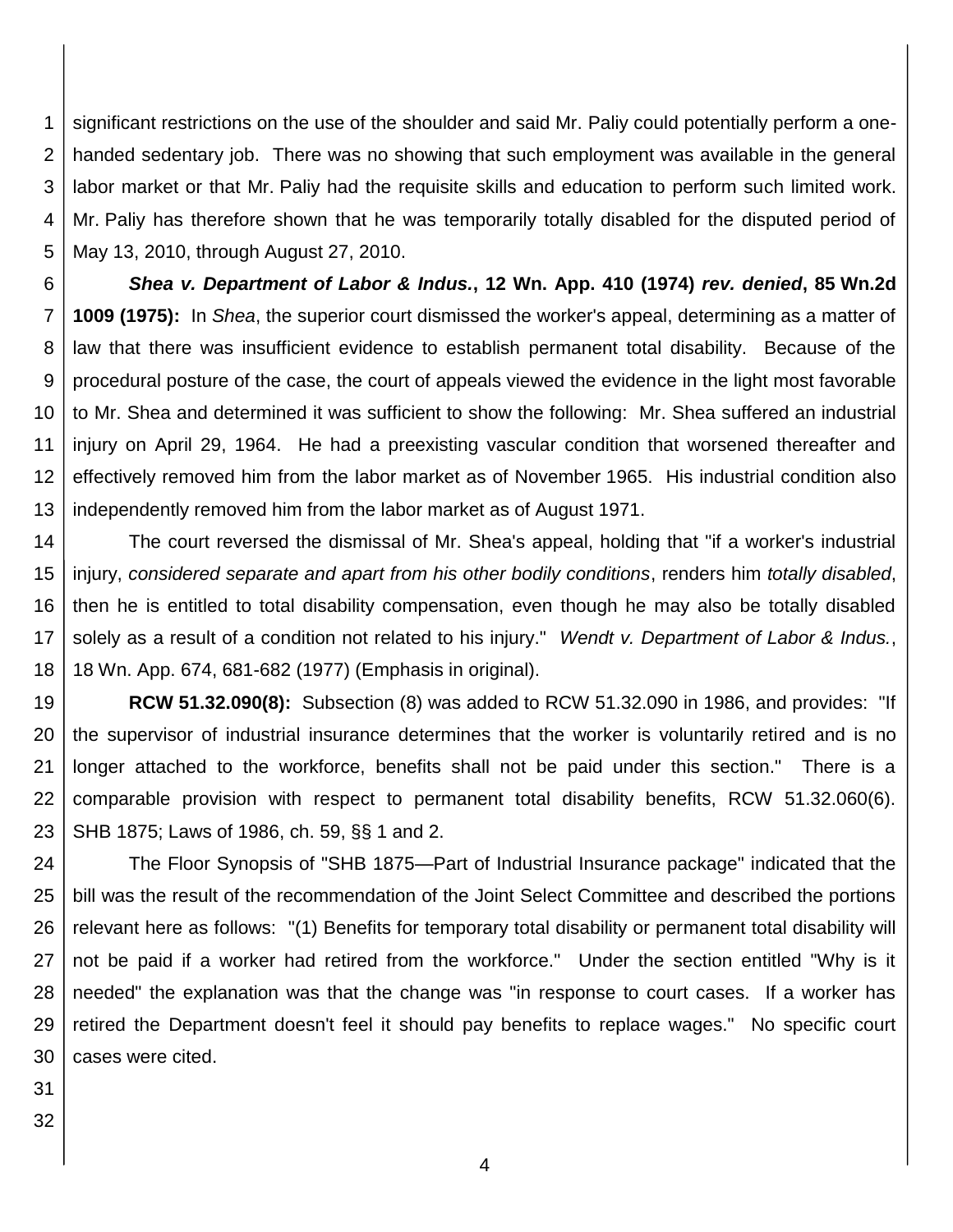1 2 The House Bill Report indicated that the voluntary retirement language was added in response to an unnamed:

> . . . recent Board of Industrial Insurance Appeals case [that] concluded that a worker who had voluntarily retired from his occupation was entitled to temporary total disability (time-loss) compensation when an aggravation of a work-related injury caused a total and temporary inability to work. The board reasoned that because Washington law compensates for loss of earning capacity, it is irrelevant that the worker would not otherwise be earning wages. Previously, it had been the policy of the Department of Labor and Industries to limit time-loss benefits or the award of pension benefits for permanent disability to those claimants who would be earning wages if they were not disabled.

10 House Bill Report, SHB 1875.

. . .

11 12 13 14 15 16 17 18 An earlier version of the bill read as follows: "If the supervisor of industrial insurance determines that the worker is voluntarily retired, benefits shall not be paid under this section unless the worker shows that a bona fide attempt has been made to reenter the labor force." The amendment to RCW 51.32.060 contained similar language. But the language of the proposed amendment to RCW 51.32.090 was later changed to read: "If the supervisor of industrial insurance determines that the worker is voluntarily retired and is no longer attached to the workforce, benefits shall not be paid under this section." A comparable change was made in the proposed language of the amendment to RCW 51.32.060.

19 20 21 22 According to the Department's February 5, 1986 Fiscal Note, one of its stated Assumptions was that: "The Department will develop definitions of the terms 'voluntary retirement' and 'no longer attached to the work force.'" After the passage of SHB 1875, the Department promulgated WAC 296-14-100, defining "voluntarily retired," as follows:

23

24

25

26

27

28

29

30

31

32

3

4

5

6

7

8

9

(1) **What is voluntarily retired?** The worker is considered voluntarily retired if both of the following conditions are met:

(a) The worker is not receiving income, salary or wages from any gainful employment; and

(b) The worker has provided no evidence to show a bonafide attempt to return to work after retirement.

(2) **When is a worker determined not to be voluntarily retired?** A worker is not voluntarily retired when the industrial injury or occupational disease is a proximate cause for the retirement.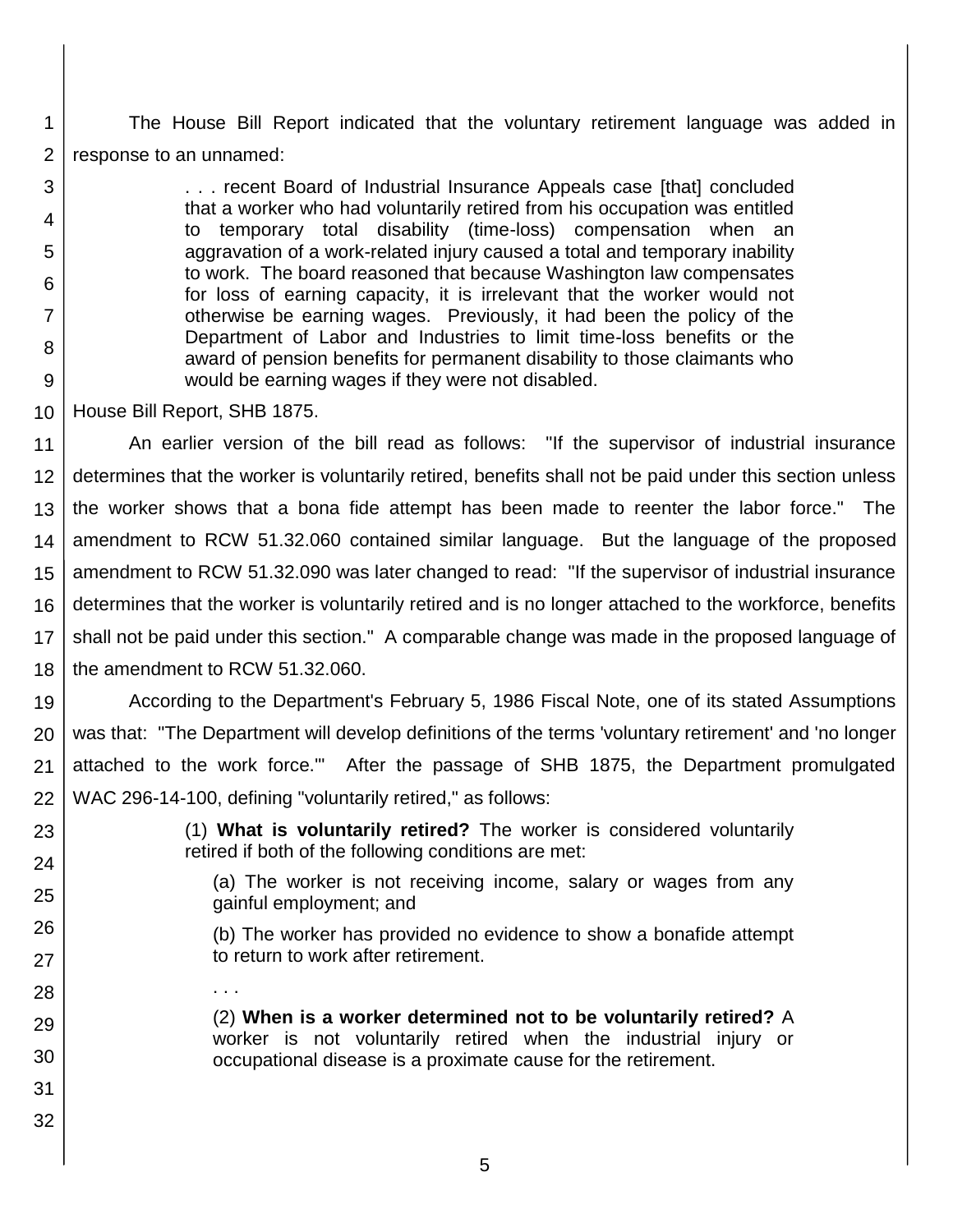1 2 3 4 According to the rule, a worker is not voluntarily retired if the occupational condition is a proximate cause of the retirement. However, the rule is silent with respect to the issue before us: Is a worker who has had to leave the workforce because of an unrelated non-industrial condition voluntarily retired within the meaning of RCW 51.32.090(8)?

5 6 7 8 9 10 11 When the Legislature added subsection (8) to RCW 51.32.090 in 1986, it provided no accompanying statutory authority to promulgate rules interpreting the legislative phrase "voluntarily retired." In promulgating WAC 296-14-100, therefore, the Department must have relied on the general rulemaking authority provided by RCW 51.04.020(1). The resulting rule is an interpretive rule, as defined by RCW 34.05.328(5)(c)(ii), which provides: "An 'interpretive rule' is a rule, the violation of which does not subject a person to a penalty or sanction, that sets forth the agency's interpretation of statutory provisions it administers."

12 13 14 15 16 In general, substantial weight is given to an agency's interpretation of the law it administers. *Granger v. Department of Labor & Indus.*, 159 Wn.2d 752, 764 (2007). However, the Department's interpretation of "voluntarily retired" is not binding on us or the courts, and deference to its interpretation is inappropriate if the definition conflicts with the statute. *Granger*. *See*, *also*, *In re William Granger*, BIIA Dec., 02 17611 (2004).

17 18 19 20 21 22 23 24 25 26 Prior to the addition of RCW 51.32.090(8), Division Three of the Washington State Court of Appeals had held that a worker who "voluntarily remove[d] himself from the active labor force and opt[ed], despite the presence of sufficient physical capacities, to decline further employment activity" was not entitled to temporary or permanent total disability benefits. *Kaiser Aluminum v. Overdorff*, 57 Wn. App. 291, 296 (1990). Division One said much the same thing in *Weyerhaeuser Co. v. Farr*, 70 Wn. App. 759, 766 (1993), review denied, 123 Wn.2d 1017 (1994), describing the worker as having "voluntarily removed himself from the general labor force despite having the physical capacity to engage in gainful employment at the time he retired" and stressing that there was "no evidence showing that Farr wanted to engage in some form of gainful employment during this period but was physically unable to obtain employment."

27 28 29 30 31 After the 1986 amendment took effect, Division Three applied RCW 51.32.090(8) and WAC 296-14-100 in *Energy Northwest v. Hartje*, 148 Wn. App. 454 (Div. III 2009), re-affirming the *Farr* and *Overdorff* holdings. Most recently, Division Two explored the question of whether RCW 51.32.060(6), which contains language identical to RCW 51.32.090(8), applied to a worker's survivors, barring benefits because the worker was voluntarily retired. The court concluded that the

32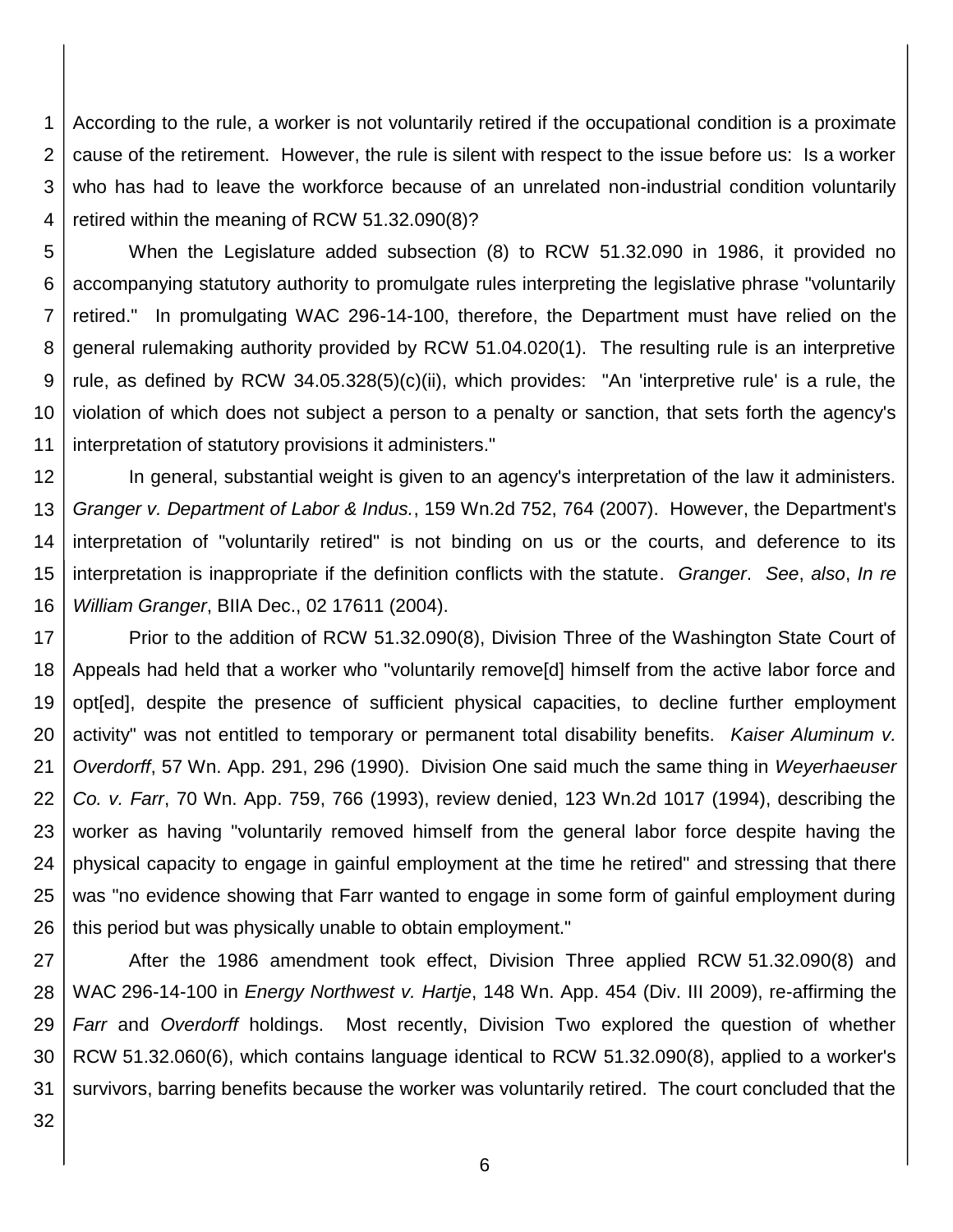1 2 3 4 5 rights of the survivors were independent of the worker's. In its analysis, the court summarized the holdings in *Overdorff* and *Farr*, as follows: "Both cases determined that the voluntarily-retired person no longer earns wages, thus cannot suffer wage loss, and the legislature intended the benefit to protect the worker from wage loss. *Farr*, 70 Wn. App. at 763; *Overdorff*, 57 Wn. App. at 296-97." *Mason v. Ga.-Pac. Corp.*, 166 Wn. App. 859, 867 (Div II 2012).

6 7 8 9 10 11 12 13 14 For the period he is seeking to retain time-loss compensation benefits, Mr. Paliy was already unable to work because of his heart condition. Thus, he suffered no additional economic loss when he also became unable to work because of his shoulder. However, if economic loss were the sole criterion under RCW 51.32.090(8), there would be no need for the word "voluntarily" to modify "retired." And there is a critical factor that distinguishes this case from *Farr*, *Overdorff*, *Hartje*, and *Mason*. None of those cases involved a worker who had no choice but to stop working due to a non-occupational condition. Mr. Paliy would have continued his employment if he could have. He did not want to stop working—he has five children, is only in his mid-forties, and liked his job of 14 years.

15 16 17 18 19 20 21 22 23 Mr. Paliy testified: "That was my first job [in this country]; I liked it very much. I liked the company, I liked my boss, so there was no plans to leave work, and considering my age and I had a family that I had to support. I have five children." 8/30/12 Tr. at 45. His wife explained that she initiated the termination process "[b]ased on the doctor's words, and that was what I did, is I brought the doctor's words over to the company. My husband did not want to stop working, he loved his job. . . . It was not the decision that we made; the decision was made by the doctor." 8/30/12 Tr. at 75. Ms. Bridgman corroborated that Mr. Paliy's wife and daughter "told me that the doctor said he would not be able to come back; but, that he was having a hard time accepting that from the doctors, but that was inevitable." 8/30/12 Tr. at 80.

24 25 26 27 28 While not directly addressing the issue of what constitutes voluntary retirement, the court in *Mason* pointed out that WAC 296-14-100(1)(b) provides a mechanism for a "worker to reverse voluntary retirement" by seeking employment. *Mason*, at 866. That assumes, of course, that the failure to be employed is voluntary. Here, it would have been pointless for Mr. Paliy to seek employment, even though he would have preferred to continue working, given his heart condition.

29 30 31 In defining "voluntarily retired," WAC 296-14-100 incorporates some of the factors considered in the court cases, as well as echoing language that was initially included in the legislation regarding a worker's bona fide attempt to reenter the labor force. In many situations, if

32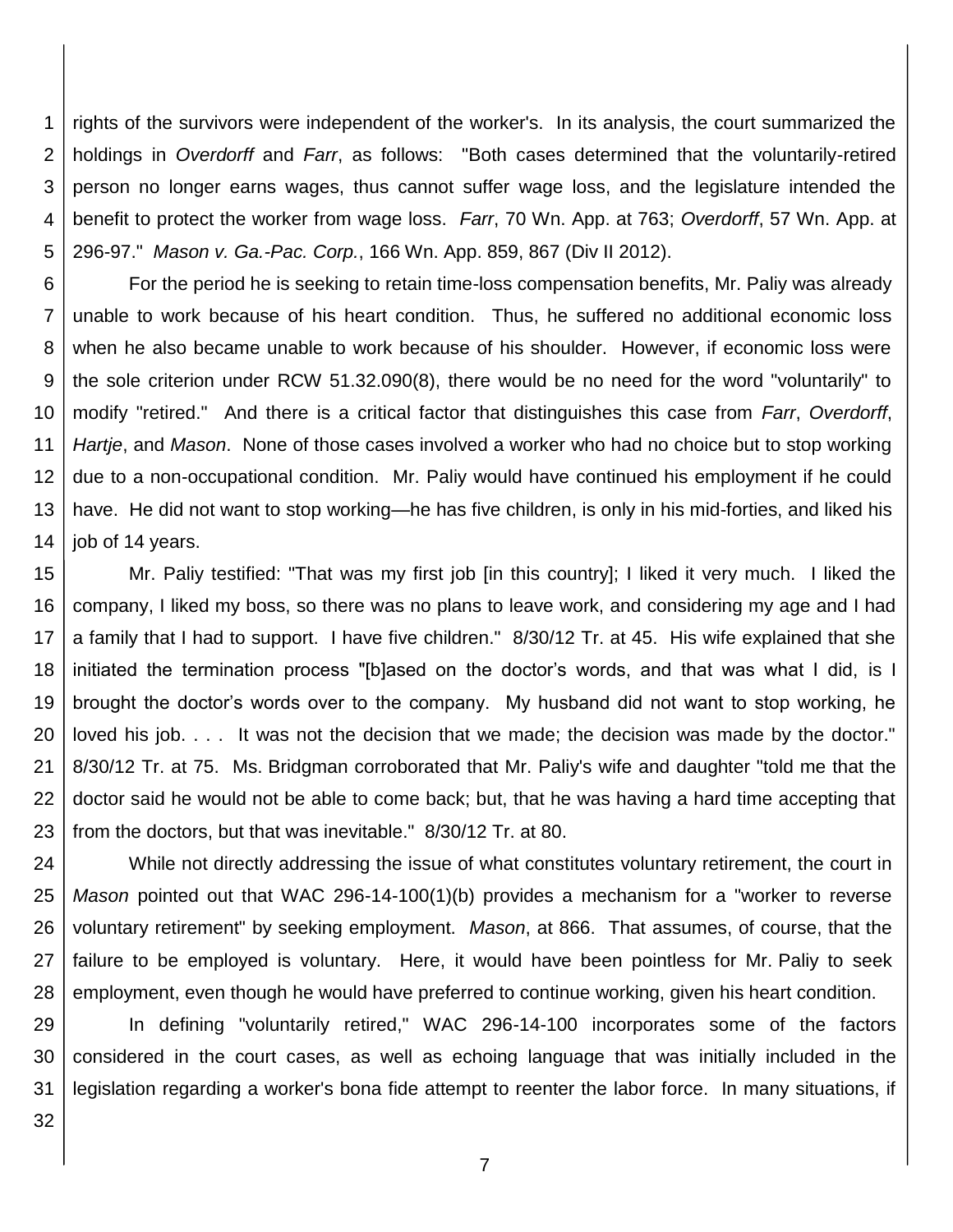1 2 3 4 5 6 someone is not working and is not seeking employment, that might be sufficient reason to say that they are voluntarily retired, so long as the occupational condition is not precluding them from working. By adding that caveat, the rule implicitly recognizes that if the occupational condition is a cause of the retirement it cannot be truly voluntary. The rule does not explicitly incorporate that concept with respect to non-occupational conditions. At the same time, RCW 51.32.090(8) contains no language that can be interpreted as overruling *Shea* nor does it define "voluntarily."

7 8 9 10 11 When the Legislature has not defined a term, we must "give the term its plain and ordinary meaning ascertained from a standard dictionary." *State v. Watson*, 146 Wn.2d 947, 954, (2002). The dictionary meaning of the word "voluntarily" connotes a "choice" based on the exercise of "free will." Merriam Webster On-line Dictionary (merriam-webster.com). The courts have said much the same thing in other contexts.

12 13 14 15 16 17 18 19 For example, with respect to imputing income to unemployed parents for child support purposes, RCW 26.19.071(6) provides: "The court shall impute income to a parent when the parent is voluntarily unemployed or voluntarily underemployed. . . . Income shall not be imputed for an unemployable parent." This provision was interpreted in *In re Marriage of Blickenstaff*, 71 Wn. App. 489, 493-494 (1993). Mr. Blickenstaff had been incarcerated as a result of parole violations, and the issue was whether income should be imputed to him. In order to decide that question, the court had to decide whether he was "voluntarily unemployed" within the meaning of RCW 26.19.071(6). The court defined voluntary unemployment as follows:

The statute fails to define "voluntary unemployment". Where a statutory term is undefined, a court is to give it its usual and ordinary meaning. [citation omitted] The usual and ordinary meaning of "voluntary", according to *Webster's New World Dictionary* 1592 (2d College ed. 1976) is "brought about by one's own free choice . . . intentional; not accidental." The usual and ordinary meaning of "voluntary unemployment" then is that the unemployment is brought about by one's own free choice and is intentional rather than accidental.

- 26 27 28 Although clear at first blush, the term becomes ambiguous in the face of the parties' equally plausible meanings. Diane argues, and the trial court found, that Wasir's unemployment was "voluntary" because it resulted from his intentional parole violations. Wasir counters that the intentional act must be directly related to the employment decision itself; *i.e*., one must have the option to work and intentionally forgo it.
- 29 30

20

21

22

23

24

25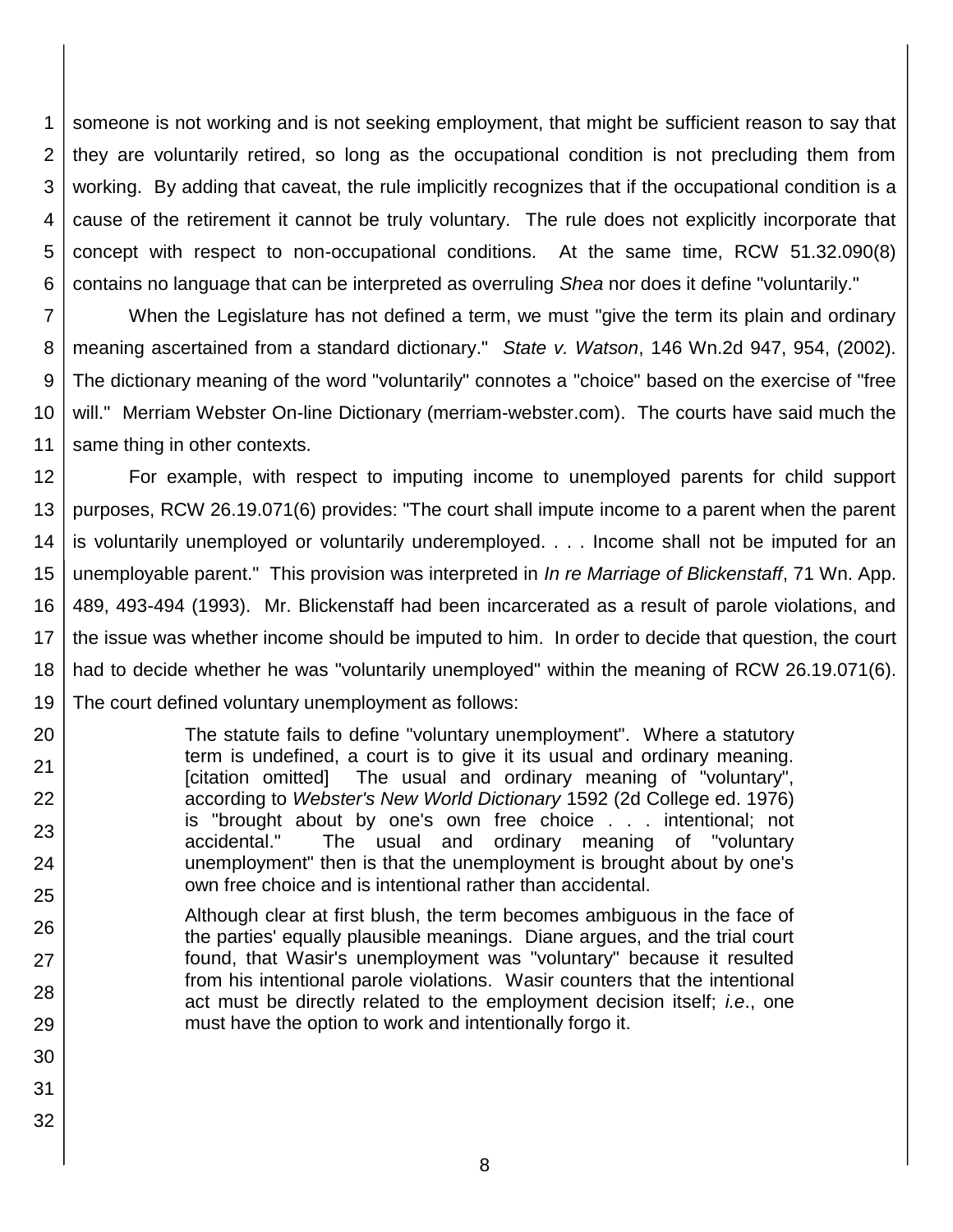1 2 3 In *Blickenstaff*, the court adopted the latter approach and determined that Mr. Blickenstaff was not voluntarily unemployed because his incarceration rendered him unemployable. He did not have the option to work and intentionally forego it.

4

5 6 7 8 9 10 Both *Farr* and *Overdorff* recognized this aspect of "voluntarily retired," by stressing that the worker has the physical capacity to work but chooses not to do so. Mr. Paliy did not have the physical capacity to continue working in January 2010. He had to terminate his employment due to his heart condition and he was later determined to be unable to work due to his shoulder condition as well. In light of the usual and ordinary meaning of "voluntarily," we conclude that Mr. Paliy was not voluntarily retired from May 13, 2010, through August 27, 2010, the period for which the Department is seeking recoupment. He did not have the option to work and intentionally forego it.

11 12 13 14 15 16 This result is consistent with *Shea*. It is well established that total disability as a result of one condition does not mean a worker cannot also be totally disabled as a result of another condition and receive time-loss compensation benefits on that basis. That rule has been in place since *Shea* was decided in 1974, long before *Farr* and *Overdorff* were decided, and has remained unchanged since then. Neither the 1986 amendment of RCW 51.32.090 nor the resulting case law overruled *Shea*.

17 18 19 20 21 22 23 24 25 26 27 28 Indeed, the Board has continued to apply *Shea* in the years since subsection (8) was added to RCW 51.32.090. In *In re Richard Underwood*, Dckt. No. 00 17035 (November 29, 2001), the Board held that the worker was entitled to time-loss compensation benefits during a period when an unrelated brain tumor also precluded him from working. In *Underwood*, the Board re-affirmed pre-1986 decisions, noting that it had repeatedly followed *Shea*, and citing *In re Carlton Hague*, BIIA Dec., 59,331 (1982) "in which we held that a worker's post-injury cardiovascular problems did not prevent him from receiving pension benefits, so long as he was simultaneously disabled due to his industrially related impairments." *Underwood*, at 3. The Board noted: "We have continued to hold that a worker who is totally disabled due to conditions proximately caused by an industrial injury is eligible for a pension even if he is also unemployable due to impairments caused by a subsequent unrelated condition. *In re Andrew Henderson*, Dckt. No. 95 3050 (September 6, 1996)." *Underwood*, at 3.

29 30 31 The facts in the current appeal are not distinguishable from the facts in *Shea*, which remains good law. We agree with Mr. Paliy's contention that the same analysis applies here. We conclude that Mr. Paliy did not voluntarily remove himself from the labor force within the meaning of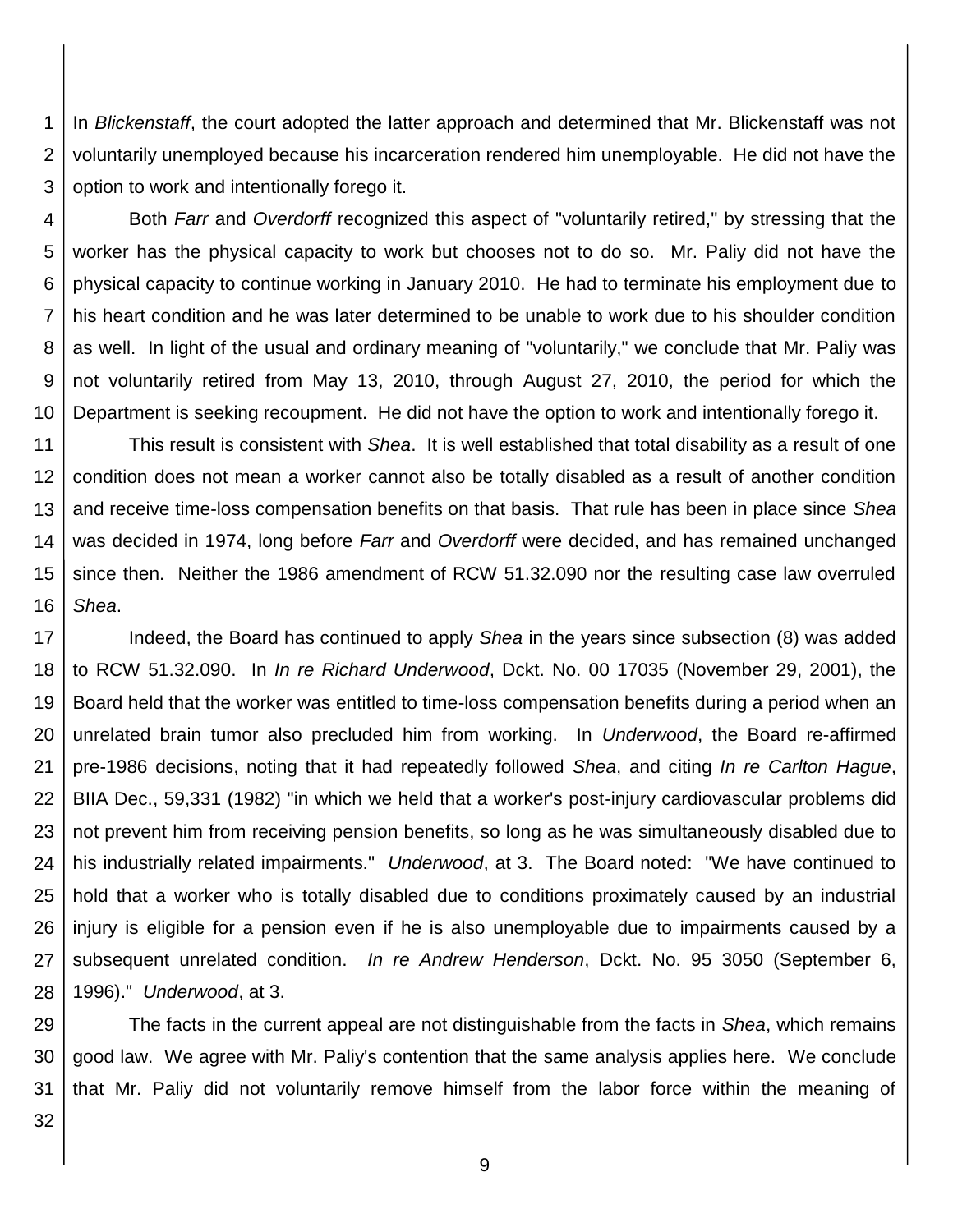1 2 3 4 5 6 7 RCW 51.32.090(8). He was temporarily totally disabled from May 13, 2010, through August 27, 2010. Under *Shea*, he is not precluded from receiving time-loss compensation benefits for that period even though he may also have been unable to work due to his heart condition. The Department cannot avoid financial liability for Mr. Paliy's inability to work simply because a non-occupational condition also precludes him from working. The Department order seeking repayment of time-loss compensation benefits for the period of May 13, 2010, through August 27, 2010, is reversed.

## **FINDINGS OF FACT**

1. On April 10, 2012, an industrial appeals judge certified that the parties agreed to include the Amended Jurisdictional History in the Board record solely for jurisdictional purposes.

8

9

10

11

12

13

14

15

16

17

18

19

20

21

22

23

24

25

26

27

28

29

30

31

- 2. As of January 27, 2010, Veniamin S. Paliy had conditions diagnosed as adhesive capsulitis and supraspinatus sprain in the right shoulder, as well as a right full thickness anterior distal supraspinatus tendon tear arising naturally and proximately out of the distinctive conditions of his employment with US Digital Corporation.
	- 3. Mr. Paliy's last day of work at US Digital was October 8, 2009, after he suffered his third in a series of heart attacks beginning in 2006. On January 14, 2010, Mr. Paliy's wife and daughter communicated to US Digital that Mr. Paliy could not continue working due to his heart condition. Mr. Paliy's resignation from US Digital was effective January 31, 2010. Mr. Paliy's occupational disease was not a proximate cause of his retirement.
	- 4. Mr. Paliy did not choose to decline further employment despite the presence of sufficient physical capacities to remain employed. He ceased employment on doctor's orders due to his heart condition.
	- 5. Mr. Paliy did not seek employment after resigning from US Digital.
	- 6. Mr. Paliy is a Russian immigrant in his mid-forties. He moved to the United States about 18 years ago and began working for US Digital in 1995, his first job in this country. In 1996 he was assigned to work on a press, assembling discs that go into optical encoders. This work involved thousands of repetitive motions a day using his hands and arms. He worked for US Digital for 14 years.
	- 7. As of May 13, 2010, Mr. Paliy's treating physician restricted him from work as a result of his occupational disease. He was limited to one-handed sedentary employment from May 13, 2010, through August 27, 2010. There was no showing that such work was generally available in the labor market or that Mr. Paliy has the necessary skills and education to perform such work.
		- 10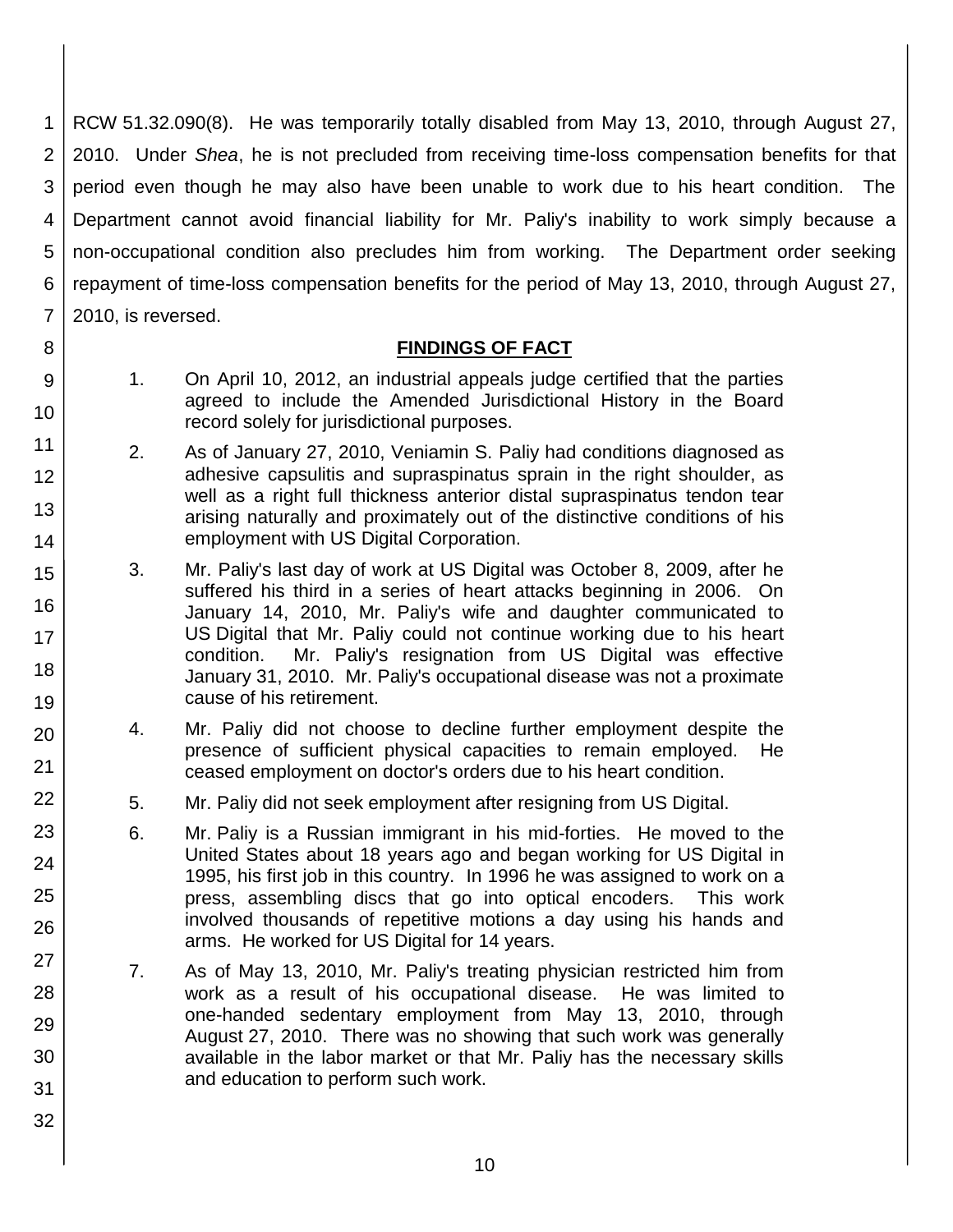- 8. The Department paid time-loss compensation benefits from May 13, 2010, through August 27, 2010, on an interlocutory basis.
	- 9. Mr. Paliy was unable to obtain or perform gainful employment on a reasonably continuous basis from May 13, 2010, through August 27, 2010, due to the residuals of the occupational disease and taking into account his age, education, and work history.

## **CONCLUSIONS OF LAW**

- 1. The Board of Industrial Insurance Appeals has jurisdiction over the parties and subject matter in this appeal.
- 2. From May 13, 2010, through August 27, 2010, Mr. Paliy was not "voluntarily retired" within the meaning of RCW 51.32.090(8).
- 3. From May 13, 2010, through August 27, 2010, RCW 51.32.090(8) did not bar Mr. Paliy from receiving time-loss compensation benefits.
- 4. Mr. Paliy was temporarily totally disabled from May 13, 2010, through August 27, 2010, within the meaning of RCW 51.32.090.
- 5. The Department is not entitled to recoupment of the time-loss compensation benefits paid from May 13, 2010, through August 27, 2010, under RCW 51.32.240(1)(b).
- 6. The February 8, 2012 Department order is incorrect and is reversed. The matter is remanded to the Department to determine that there was no overpayment of time-loss compensation benefits from May 13, 2010, through August 27, 2010.

DATED: May 24, 2013.

| BOARD OF INDUSTRIAL INSURANCE APPEALS |
|---------------------------------------|
|---------------------------------------|

| $\sqrt{s}$       |             |
|------------------|-------------|
| DAVID E. THREEDY | Chairperson |

/s/\_\_\_\_\_\_\_\_\_\_\_\_\_\_\_\_\_\_\_\_\_\_\_\_\_\_\_\_\_\_\_\_\_\_\_\_\_\_\_\_ FRANK E. FENNERTY, JR. Member

3 4 5 6 7 8 9 10 11 12 13 14 15 16 17 18 19 20 21 22 23 24 25 26 27 28 29 30 31 32

1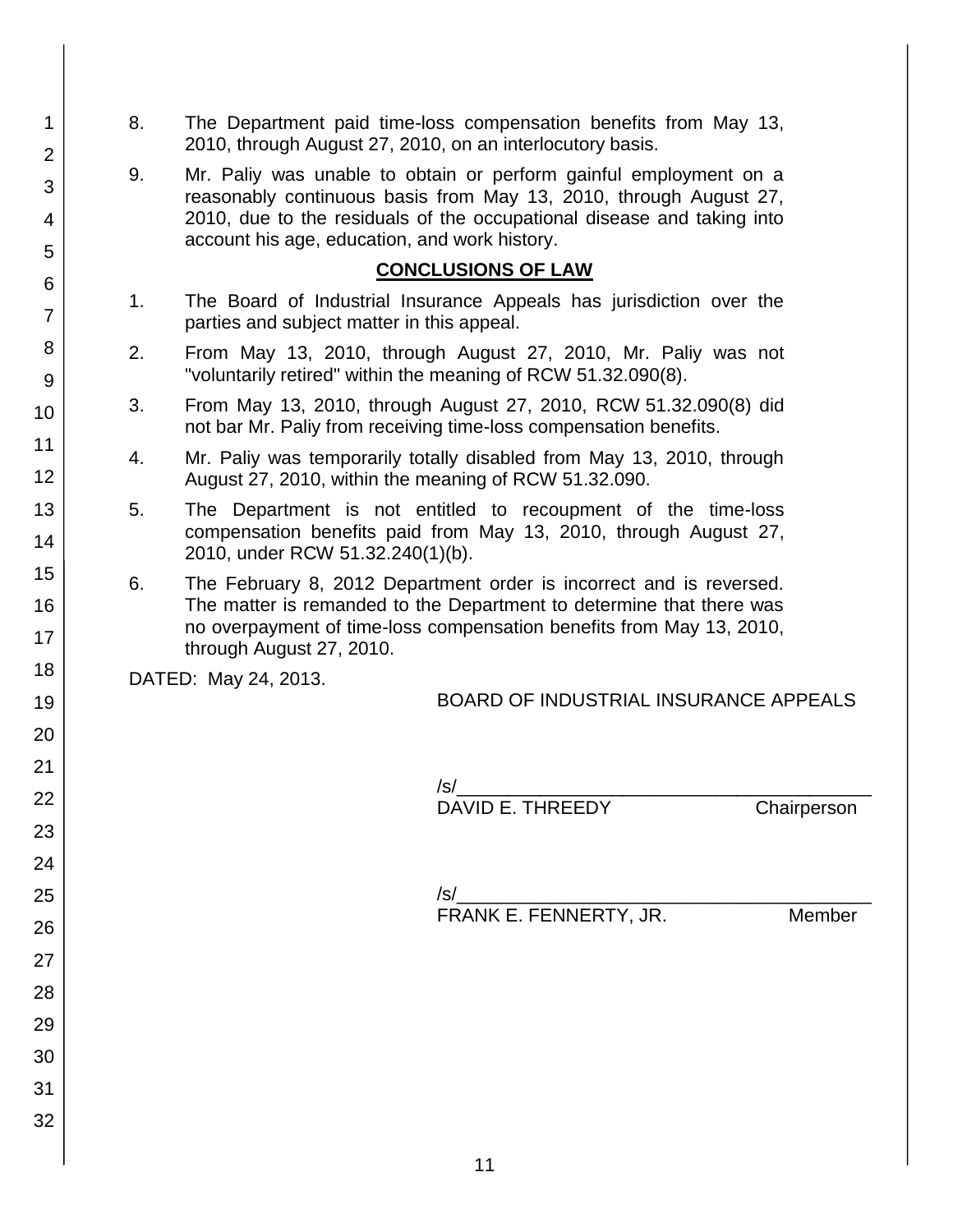#### 1 2 3 4 5 6 7 8 9 **DISSENT** Like the majority, I accept as true the recitation of the facts contained in the employer's response. The statutory language at issue here provides that time-loss compensation benefits shall not be paid "[I]f the supervisor of industrial insurance determines that the worker is voluntarily retired and is no longer attached to the workforce. . . ." RCW 51.32.090(8). Like my colleagues, I believe RCW 51.32.090(8) requires two determinations—the worker must be both "voluntarily retired" and "no longer attached to the workforce." There is no question that Mr. Paliy was "no longer attached to the workforce" during the period for which the Department seeks repayment of time-loss compensation benefits. The question is whether he was "voluntarily retired."

10 11 12 According to the majority, Mr. Paliy did not retire voluntarily from US Digital because he was rendered unable to work by an unrelated heart condition. That determination does not comport with the Department's definition of "voluntarily retired" in WAC 296-14-100, which provides:

(1) **What is voluntarily retired?** The worker is considered voluntarily retired if both of the following conditions are met:

> (a) The worker is not receiving income, salary or wages from any gainful employment; and

(b) The worker has provided no evidence to show a bonafide attempt to return to work after retirement.

(2) **When is a worker determined not to be voluntarily retired?** A worker is not voluntarily retired when the industrial injury or occupational disease is a proximate cause for the retirement.

21 22 23 24 25 26 After he terminated his employment with US Digital in January 2010, Mr. Paliy was "not receiving income, salary or wages from any gainful employment" nor has he provided any "evidence to show a bonafide attempt to return to work after retirement." It is likewise clear that his occupational shoulder condition was not "a proximate cause for the retirement." Therefore, as the industrial appeals judge determined, Mr. Paliy was voluntarily retired within the meaning of WAC 296 14-100. The only way to avoid that result is to give no effect to the Department's rule.

27 28 29 30 31 As the legislative history reviewed by the majority demonstrates, when the Legislature amended RCW 51.32.090 it was well aware of the Department's position on voluntary retirement and that it was different from the Board's. The Legislature also knew that the Department intended to promulgate a rule defining "voluntarily retired." And, as the majority concedes, substantial weight is given to an agency's interpretation of the law it administers. *Granger v. Department of Labor &* 

32

13

14

15

16

17 18

. . .

19

20